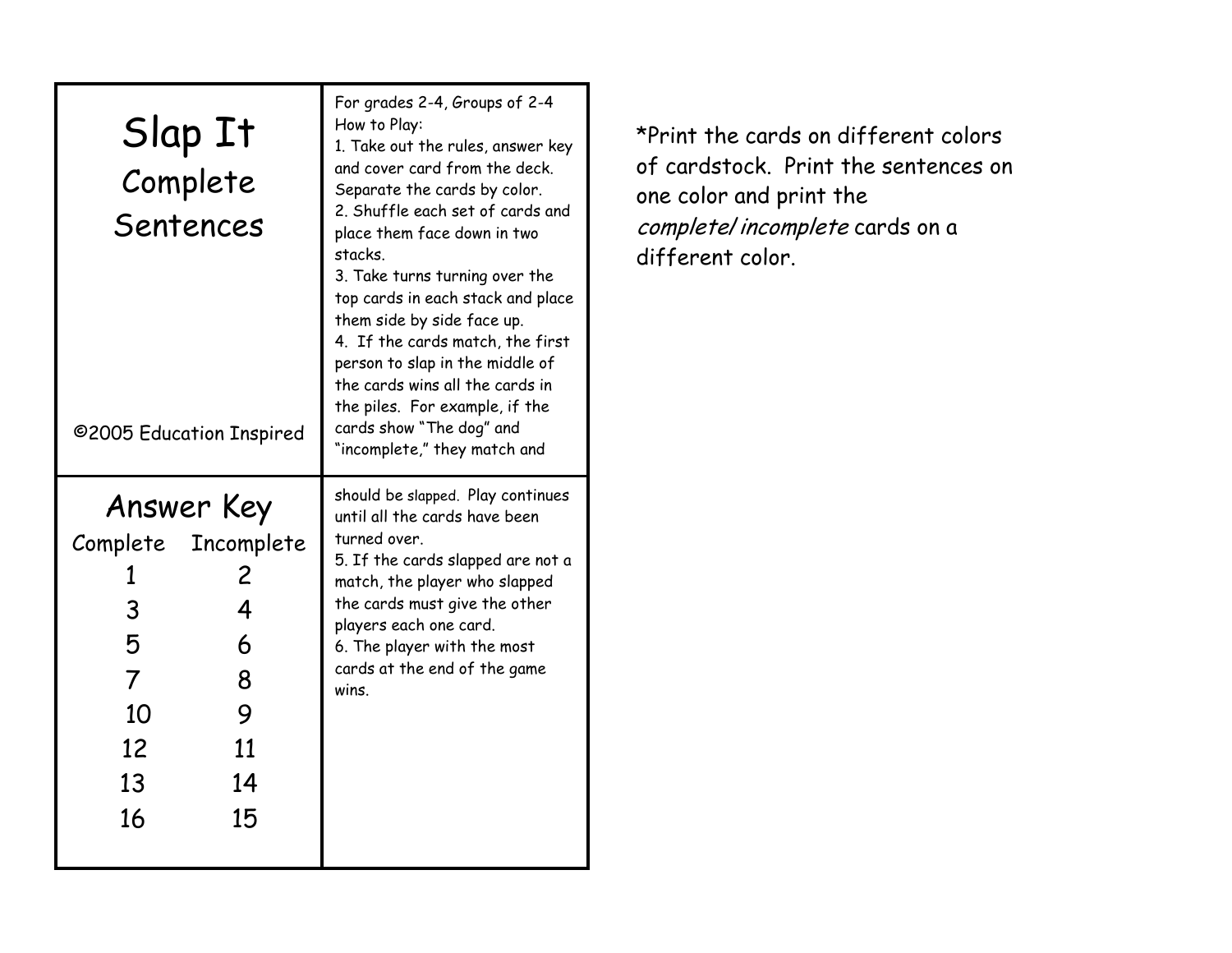| 3<br>The<br>rocket<br>went high<br>into the<br>sky.<br>@2005 Education Inspired | 12<br>The ball<br>bounced<br>down the<br>street.<br>©2005 Education Inspired | 4<br>The big<br>brown<br>mean dog.<br>@2005 Education Inspired | 13<br>I like to<br>play<br>soccer.<br>©2005 Education Inspired |
|---------------------------------------------------------------------------------|------------------------------------------------------------------------------|----------------------------------------------------------------|----------------------------------------------------------------|
| 5                                                                               | 14                                                                           | 6                                                              | 15                                                             |
| That is a<br>really<br>good<br>book.                                            | We are<br>having<br>pizza for.                                               | At recess<br>we played<br>volleyball<br>with.                  | My<br>favorite<br>subject<br>is.                               |
| ©2005 Education Inspired                                                        | @2005 Education Inspired                                                     | ©2005 Education Inspired                                       | ©2005 Education Inspired                                       |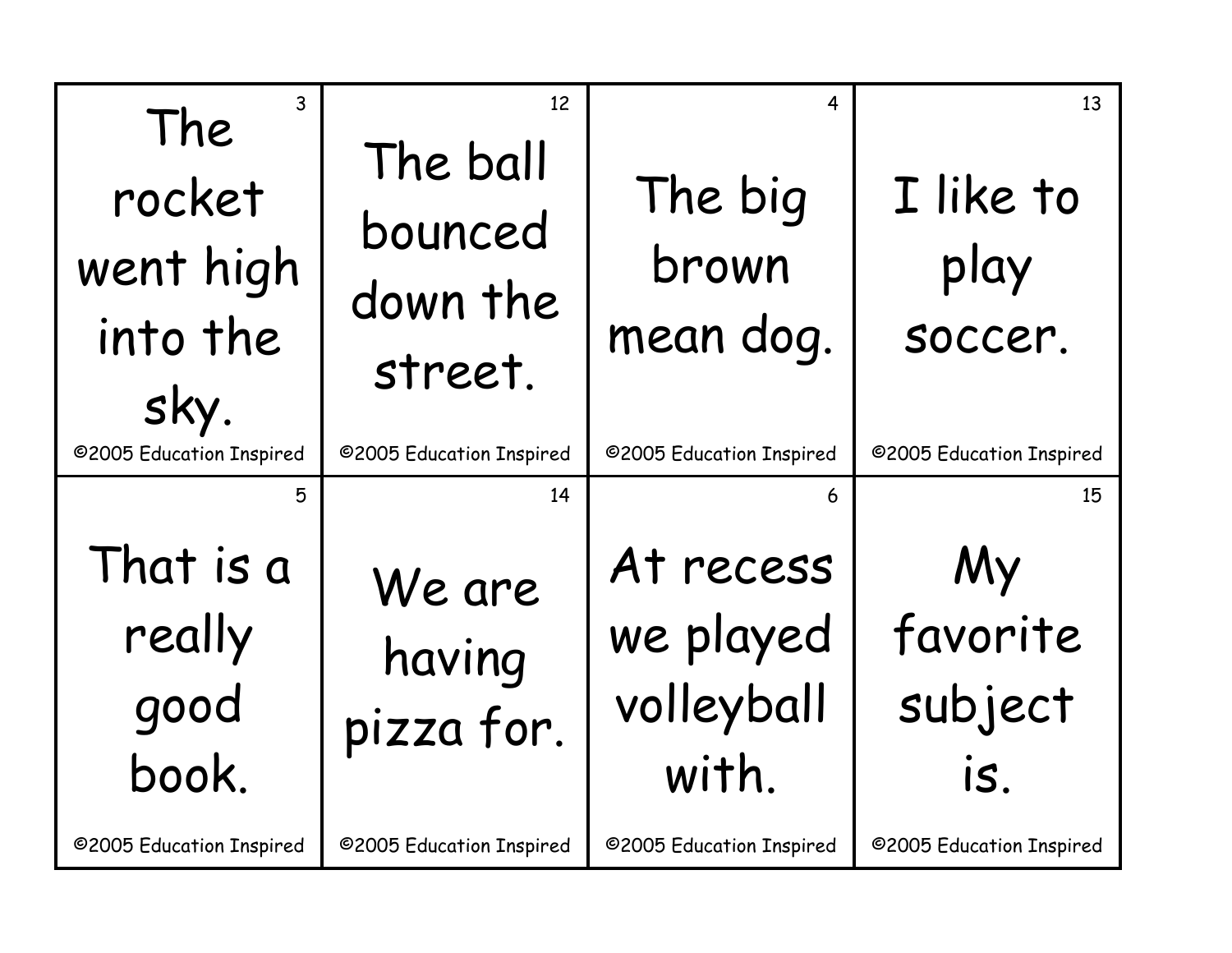| The house<br>is white.              | $\overline{7}$<br>That is<br>my<br>favorite<br>movie.     | 8<br>I am very<br>good at.                           | 9<br>Went<br>down the<br>street<br>fast. |
|-------------------------------------|-----------------------------------------------------------|------------------------------------------------------|------------------------------------------|
| ©2005 Education Inspired            | ©2005 Education Inspired                                  | ©2005 Education Inspired                             | ©2005 Education Inspired                 |
| 10<br>The dog<br>chased<br>the cat. | $\overline{2}$<br>Studied<br>for the<br>spelling<br>test. | Dressed<br>up for<br>picture<br>my class<br>picture. | 16<br>This is<br>the best<br>school.     |
| ©2005 Education Inspired            | ©2005 Education Inspired                                  | ©2005 Education Inspired                             | ©2005 Education Inspired                 |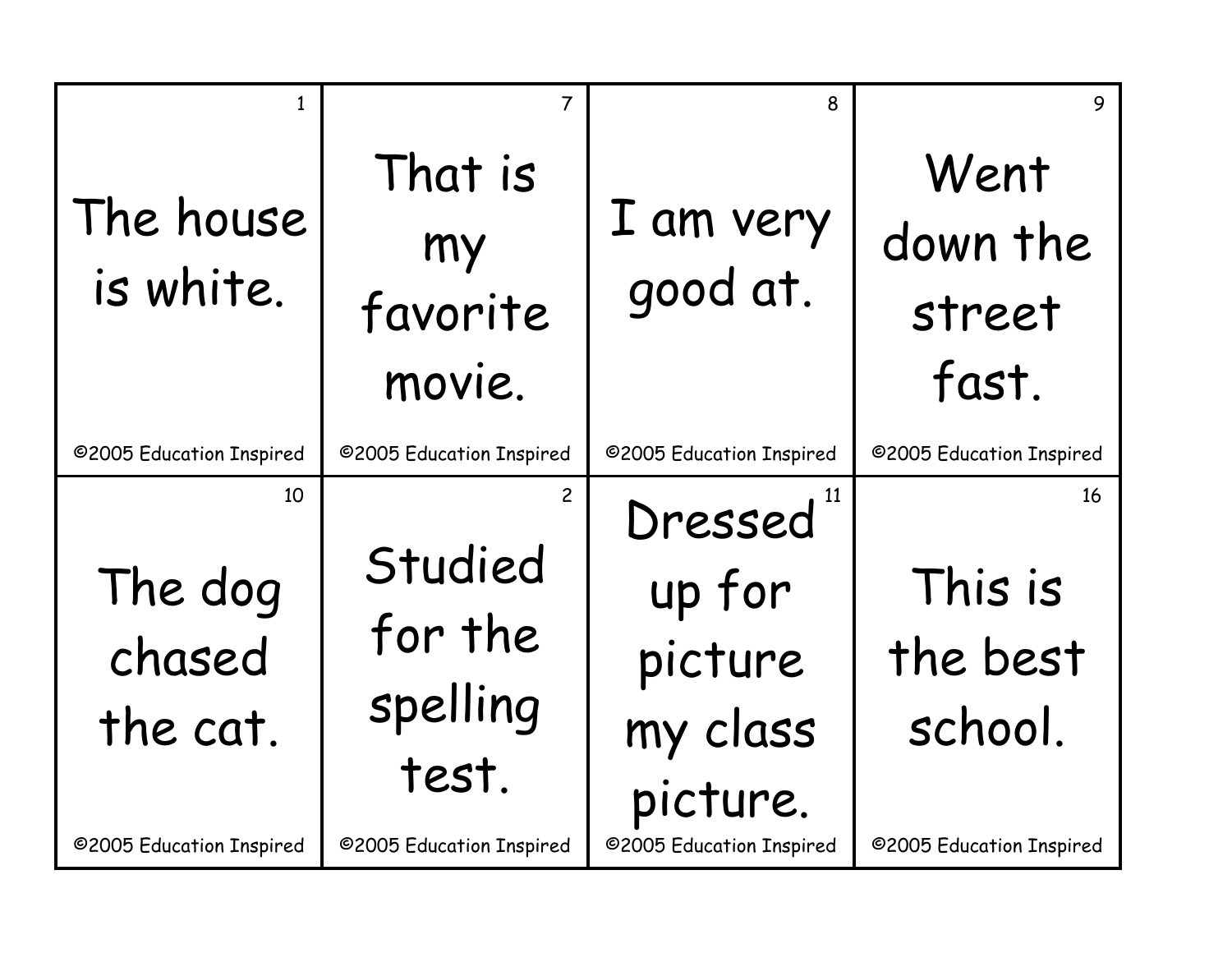| ©2005 Education Inspired | complete   complete   complete<br>©2005 Education Inspired | ©2005 Education Inspired | complete<br>©2005 Education Inspired |
|--------------------------|------------------------------------------------------------|--------------------------|--------------------------------------|
| complete                 | complete                                                   | complete                 | complete                             |
| ©2005 Education Inspired | @2005 Education Inspired                                   | ©2005 Education Inspired | @2005 Education Inspired             |